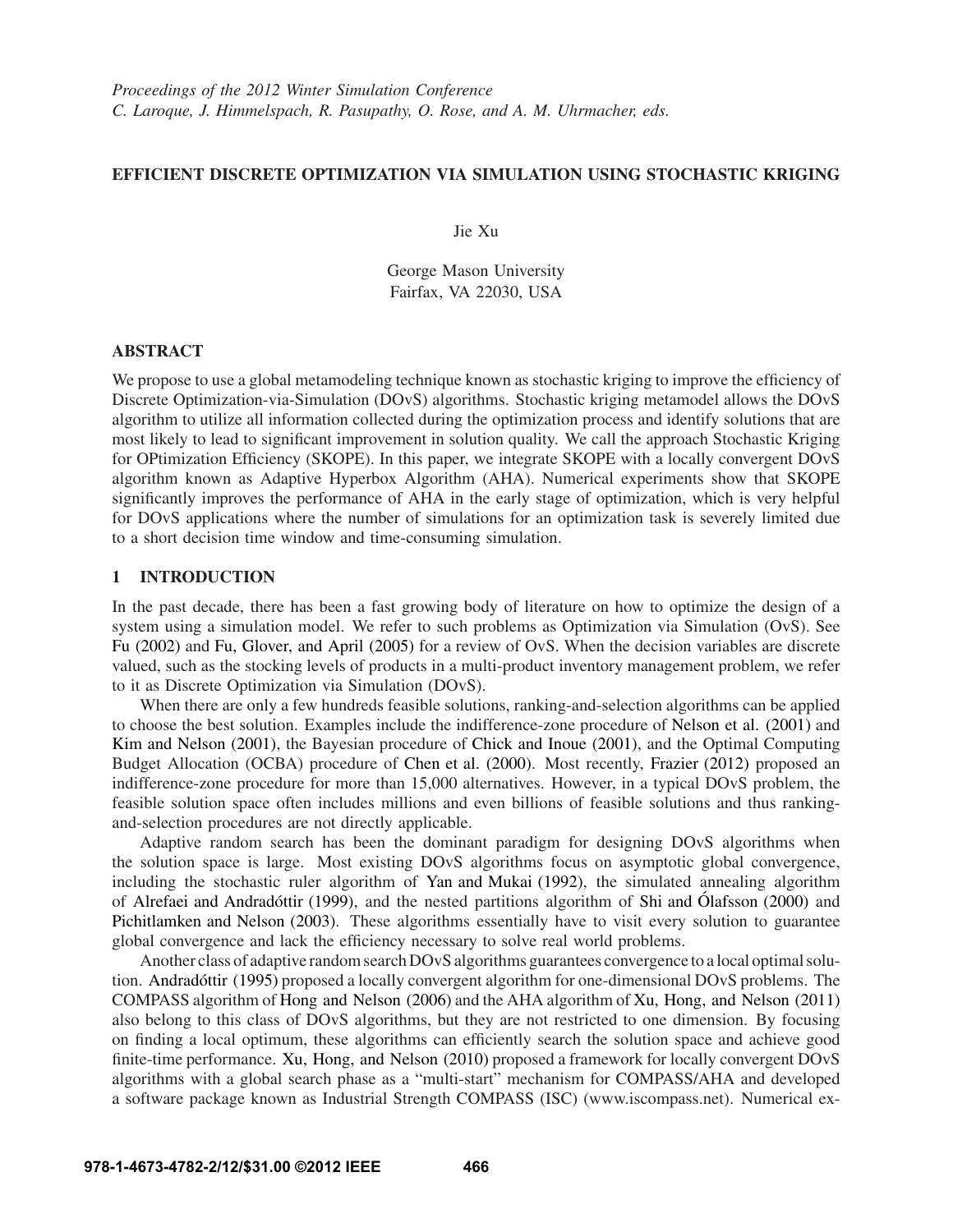periments showed that ISC has finite time performance comparable to a popular commercial DOvS solver while providing theoretical guarantees that commercial products lack.

Despite the initial success of ISC, DOvS applications are still limited to small-scale problems where a large number of simulations can be expended for one optimization. However, in many important real world problems, the limited decision time window and the large-scale simulation model mean that only a small number of simulations (e.g., within 1000) are possible for each optimization, which is far from enough for any existing DOvS algorithm to achieve any real progress, let alone converge to an optimal solution. In such context, a decision maker is more interested in the efficiency of a DOvS algorithm, i.e., the algorithm is able to very quickly find solutions with good quality using a small number of simulation replications, than the algorithm's eventual convergence to an optimal solution.

In this paper we propose to use a global metamodeling technique known as stochastic kriging (Ankenman, Nelson, and Staum 2010) to improve the efficiency of adaptive random search DOvS algorithms. At a high level, we construct a stochastic kriging global metamodel using previously visited solutions and design points spread across the search space. Compared to polynomial type response surface models, a stochastic kriging metamodel can quantify prediction uncertainty globally and leverage all information collected during the optimization process. Using the metamodel, we choose solutions that are more likely to lead to improvement to be simulated and thus improve optimization efficiency. We call this approach Stochastic Kriging for OPtimization Efficiency (SKOPE). SKOPE can be easily integrated with existing DOvS algorithms such as COMPASS and AHA to improve their efficiency and at the same time maintain their local convergence property. We report an implementation using AHA because of its simplicity and excellent empirical performance. Stochastic kriging has been successfully used in estimating expected shortfall in a nested simulation paradigm (Liu and Staum 2010). As to the best of our knowledge, this is the first time stochastic kriging is used for DOvS.

Kriging has been used previously to optimize stochastic black-box systems (Huang et al. 2006). Our work is fundamentally different from Huang et al. (2006) in several significant ways. First, their kriging model does not consider the intrinsic noise in simulation and they assumed that the stochastic noise is IID across all solutions, which is not true in most simulation models. Second, their algorithm dose not offer any convergence guarantee. Finally, the way we use the kriging metamodel is simpler and better captures prediction uncertainty than their method, which involves a nonlinear search for the maximum expected improvement value over all solutions.

The Gaussian Process-based Search (GPS) (Sun, Hong, and Hu 2011) is in a similar spirit as ours. GPS constructs a Gaussian process model and uses it as a sampling distribution to search the solution space. The sampling distribution takes into account both model uncertainty and simulation noise and balance exploring less visited solution space and improving the simulation estimates of already visited solutions. GPS does not require correlation matrix inversions as stochastic kriging does, which may be numerically unstable. However, GPS lacks the MSE-optimal predictive power of stochastic kriging. Therefore, it may not be able to identify good solutions as efficiently as stochastic kriging. GPS also has to work with a complex sampling distribution. In comparison, SKOPE is designed to facilitate rapid progress in the early stage of DOvS for applications where simulation is very time-consuming and thus the computation cost of matrix inversion is negligible.

The rest of the paper is organized as follows. In Section 2, we provide a brief introduction to AHA and stochastic kriging. In Section 3, we discuss the design issues of SKOPE and how it can be integrated with AHA, and prove the local convergence property. In Section 4, we report numerical experiments comparing the performance of AHA with and without SKOPE. We give conclusions and discuss future research directions in Section 5.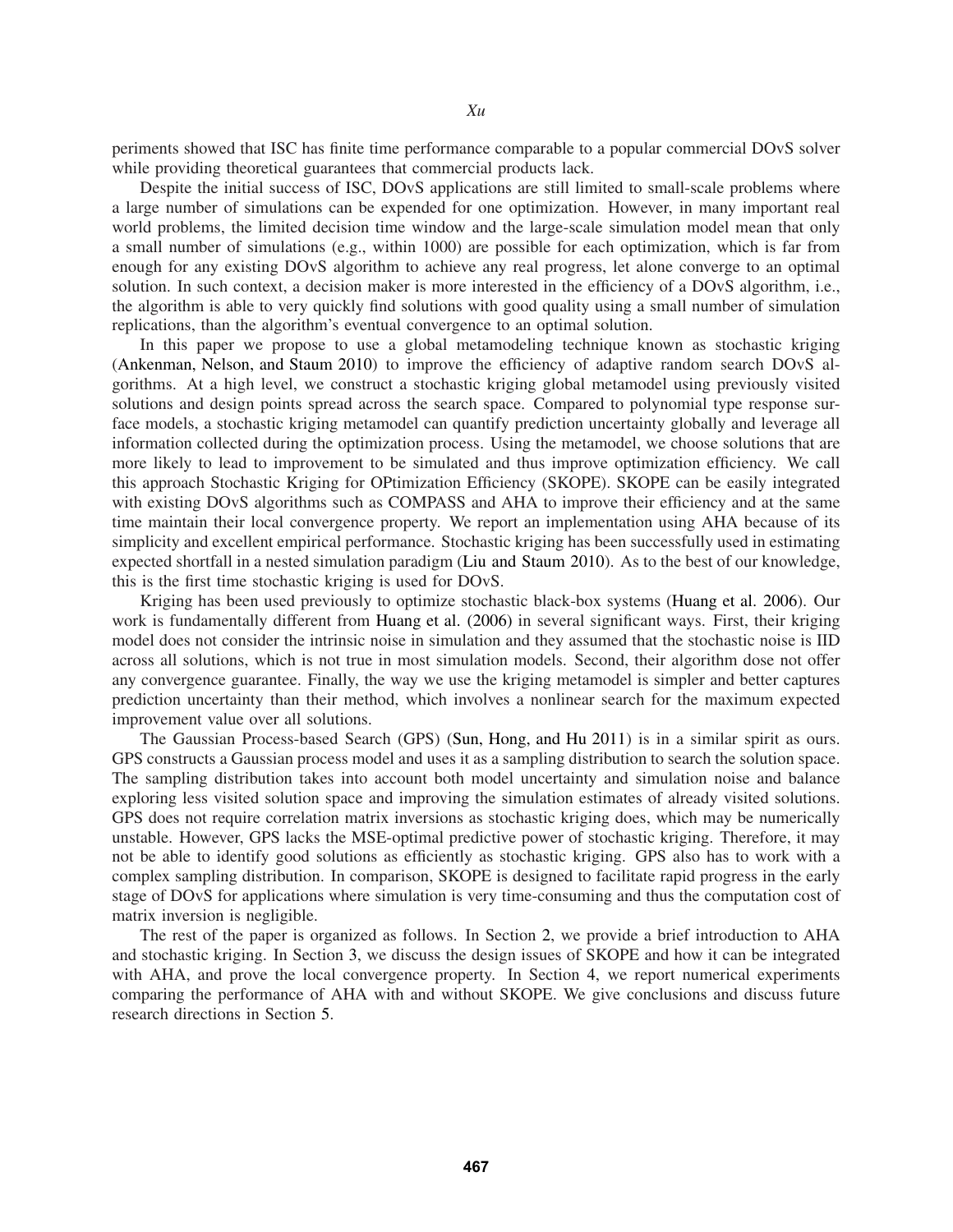#### **2 BACKGROUND**

### **2.1 AHA for DOvS**

In a DOvS problem, we want to find a *D*-dimensional integer decision variable **x** to optimize the performance of a system modeled via stochastic simulation. We will work on minimization problems in this paper. The performance of the system  $G(\mathbf{x})$  is a random variable and can be independently sampled by running stochastic simulations. We assume that the sample mean of the simulation observations is a strongly consistent estimator of  $g(\mathbf{x}) = E[G(\mathbf{x})]$ , as stated in Assumption 1.

**Assumption 1** For all  $x \in \Theta$ ,

$$
\lim_{N \to \infty} \frac{1}{N} \sum_{j=1}^{N} G_j(\mathbf{x}) = g(\mathbf{x}) \quad \text{w.p. 1.}
$$

Formally, we want to solve the problem

Minimize 
$$
g(\mathbf{x}) = E[G(\mathbf{x})]
$$
 subject to  $\mathbf{x} \in \Theta = \Phi \cap \mathcal{Z}^D$ , (1)

where  $\Phi$  is convex and compact and  $\mathscr{L}^D$  denotes the *D*-dimensional integer lattice.

Following Hong and Nelson (2006), we define a *local minimum* of Problem 1 as follows:

**Definition 1** Let  $\mathcal{N}(\mathbf{x}) = \{ \mathbf{y} : \mathbf{y} \in \Theta \text{ and } ||\mathbf{x} - \mathbf{y}|| = 1 \}$  be the local neighborhood of  $\mathbf{x} \in \Theta$ , where  $||\mathbf{x} - \mathbf{y}||$ denotes the Euclidean distance between **x** and **y**. Then **x** is a *local minimum* if  $\mathbf{x} \in \Theta$  and either  $\mathcal{N}(\mathbf{x}) = \emptyset$ or  $g(\mathbf{x}) \leq g(\mathbf{y})$  for all  $\mathbf{y} \in \mathcal{N}(\mathbf{x})$ . Let M denote the set of local minimizers of the function *g* in  $\Theta$ .

AHA is an iterative adaptive random search algorithm and has two essential components: a sampling scheme and an estimation scheme. At iteration *k*, AHA randomly samples *M<sup>k</sup>* feasible solutions (duplicates possible) from a hyperbox-shaped Most Promising Area (MPA) H*<sup>k</sup>* ⊆ Θ according to a sampling distribution  $F_k$  defined on  $\mathcal{H}_k$ . Xu, Hong, and Nelson (2011) used the uniform distribution defined on  $\mathcal{H}_k$  as  $F_k$ . Denote the set of unique sampled solutions as  $\mathscr{S}_k$  and the set of all sampled solutions through iteration *k* as  $\mathscr{S}(k)$ . The estimation scheme chooses a subset of solutions  $\mathscr{E}_k \subseteq \mathscr{S}(k)$ , and allocates  $a_k(\mathbf{x})$  additional simulation observations to all  $\mathbf{x} \in \mathcal{E}_k$ . Let  $a_k(\mathbf{x}) = 0$  for all  $\mathbf{x} \notin \mathcal{E}_k$ . Then the total number of simulation observations **x** has received up to iteration *k* is  $N_k(\mathbf{x}) = \sum_{i=0}^k a_i(\mathbf{x})$ . The cumulative sample mean of solution **x** is  $\bar{G}_k(\mathbf{x}) = \sum_{j=1}^{N_k(\mathbf{x})} G_j(\mathbf{x})/N_k(\mathbf{x})$  if  $N_k(\mathbf{x}) > 0$ , where  $G_j(\mathbf{x})$  is the *j*th observation of  $G(\mathbf{x})$ .

Figure  $1$  illustrates how AHA works in a two-dimensional example. The initial MPA is the feasible solution space (the bold rectangle) and the current best solution **x**<sup>0</sup> is the user provided initial feasible solution. In the first iteration, AHA sampled  $\mathbf{x}_{11}$  and  $\mathbf{x}_{12}$ . AHA simulates  $\mathbf{x}_0$ ,  $\mathbf{x}_{11}$  and  $\mathbf{x}_{12}$  and determines  $x<sub>0</sub>$  is the current sample best solution. The new MPA is then the largest rectangle that contains the current sample best solution  $\mathbf{x}_0$  in its interior, but not any of the previously sampled solutions. Figure 1 plots two more iterations. Formally, AHA is described below

**Algorithm 1** Adaptive Hyperbox

- **Step 0** Let  $\mathbf{x}_0$  be the starting solution provided by the user. Set the iteration counter  $k = 0$ . Let  $\mathscr{S}_0 = \mathscr{S}(0) = {\mathbf{x}_0}$  and  $\tilde{\mathbf{x}}_0^* = \mathbf{x}_0$ . Set  $\mathscr{E}_0 = {\mathbf{x}_0}$ . Determine  $a_0(\mathbf{x}_0)$ . Take  $a_0(\mathbf{x}_0)$  observations from **x**<sub>0</sub>, set  $N_0(\mathbf{x}_0) = a_0(\mathbf{x}_0)$ , and calculate  $\bar{G}_0(\mathbf{x}_0)$ .
- **Step 1** Let  $k = k + 1$ . Identify  $\mathcal{H}_k$  (for  $k = 1$ ,  $\mathcal{H}_k = \Theta$ ). Sample  $\mathbf{x}_{k1}, \mathbf{x}_{k2}, \dots, \mathbf{x}_{km}$  independently from  $\mathcal{H}_k$  using a sampling distribution  $F_k$  defined on  $\mathcal{H}_k$ . Remove any duplicates from  $\mathbf{x}_{k1}, \mathbf{x}_{k2}, \ldots, \mathbf{x}_{km}$ and let  $\mathscr{S}_k$  be the remaining set. Let  $\mathscr{S}(k) = \mathscr{S}(k-1) \cup \mathscr{S}_k$ .
- **Step 2** Let  $\mathcal{E}_k = \mathcal{S}_k \cup \{\hat{\mathbf{x}}_{k-1}^*\}$ . For all  $\mathbf{x} \in \mathcal{E}_k$ , take  $a_k(\mathbf{x})$  simulation observations and update  $N_k(\mathbf{x})$  and  $\bar{G}_k(\mathbf{x})$ . For all  $\mathbf{x} \notin \mathcal{E}_k$ , let  $N_k(\mathbf{x}) = N_{k-1}(\mathbf{x})$  and  $\bar{G}_k(\mathbf{x}) = \bar{G}_{k-1}(\mathbf{x})$ .
- **Step 3** Let  $\hat{\mathbf{x}}_k^* = \arg \min_{\mathbf{x} \in \mathcal{E}_k} \bar{G}_k(\mathbf{x})$ . Go to Step 1.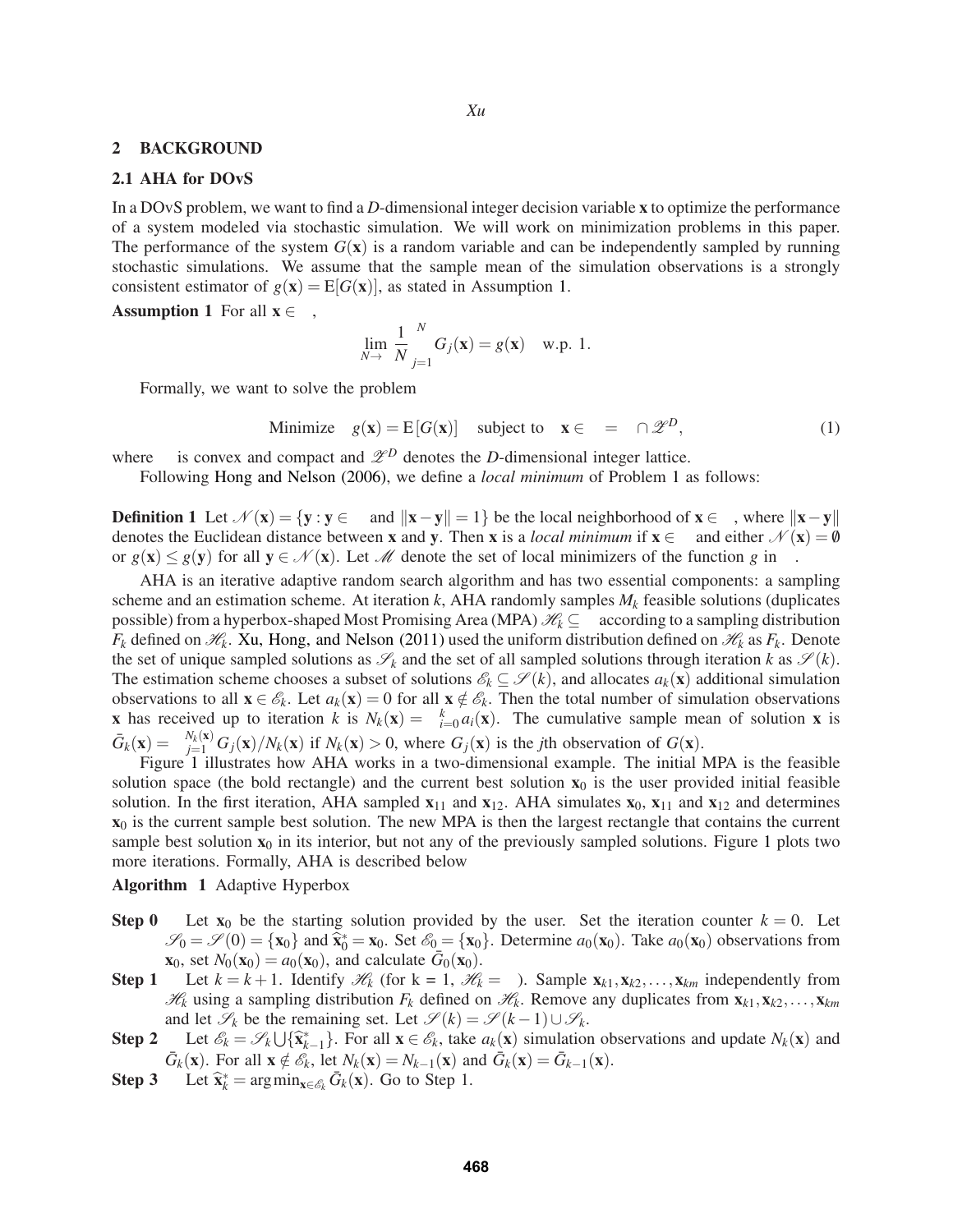

Figure 1: A two-dimensional example for AHA.

Under Assumption 1, Xu, Hong, and Nelson (2011) proved that the infinite sequence  $\{\hat{\mathbf{x}}_0^*, \hat{\mathbf{x}}_1^*, \ldots\}$ generated by AHA converges with probability 1 to the set M in the sense that  $Pr{\{\hat{\mathbf{x}}_k^* \notin \mathcal{M} \text{ infinitely often}\}} = 0$ when AHA satisfies the following conditions on the sampling and estimation schemes:

**Condition 1** : The sampling scheme satisfies the following requirement:

The sampling distribution  $F_k$  guarantees that  $\Pr{\mathbf{x} \in \mathcal{S}_k} \ge \varepsilon$  for all  $\mathbf{x} \in \mathcal{N}(\hat{\mathbf{x}}_{k-1}^*)$  for some  $\varepsilon > 0$  that is independent of *k*.

**Condition 2** : The estimation scheme satisfies the following requirements:

- 1.  $\mathscr{E}_k$  is a subset of  $\mathscr{S}(k)$ ;
- 2.  $\mathscr{E}_k$  contains  $\hat{\mathbf{x}}_{k-1}^*$  and  $\mathscr{S}_k$ ;
- 3. *a<sub>k</sub>*(**x**) is allocated such that  $\min_{\mathbf{x} \in \mathcal{E}_k} N_k(\mathbf{x}) \ge 1$  for all  $k = 1, 2, \dots$  and  $\min_{\mathbf{x} \in \mathcal{E}_k} N_k(\mathbf{x}) \to \infty$  w.p. 1 as  $k \rightarrow \infty$ .

## **2.2 Stochastic Kriging**

Stochastic kriging (Ankenman, Nelson, and Staum 2010) is a simulation metamodeling technique based on the well-known kriging technique widely used in spatial statistics. Stochastic kriging explicitly models the intrinsic noise in stochastic simulation output. As a result, unlike kriging, the interpolation surface of a stochastic kriging model almost always does not pass through experiment points and is not an "exact" interpolation. Compared to polynomial based simulation metamodeling techniques (Barton and Meckesheimer 2006), stochastic kriging is able to capture uncertainty globally.

Stochastic kriging models  $g(x)$  as

$$
g(\mathbf{x}) = \beta_0 + \mathbf{M}(\mathbf{x})
$$
 (2)

where  $\beta_0$  is a constant representing the overall surface mean, M is a stationary Gaussian random field with mean 0. A more general trend term can be used to model the surface mean. But in kriging literature, it has been shown that a constant overall surface mean works very well for a large variety of applications. Using a Gaussian random field M in the model captures the uncertainty before running simulations on **x** and is referred to as *extrinsic uncertainty* in Ankenman, Nelson, and Staum (2010). The correlation function reflects the "similarity" between solutions that are spatially close to each other. We adopt a commonly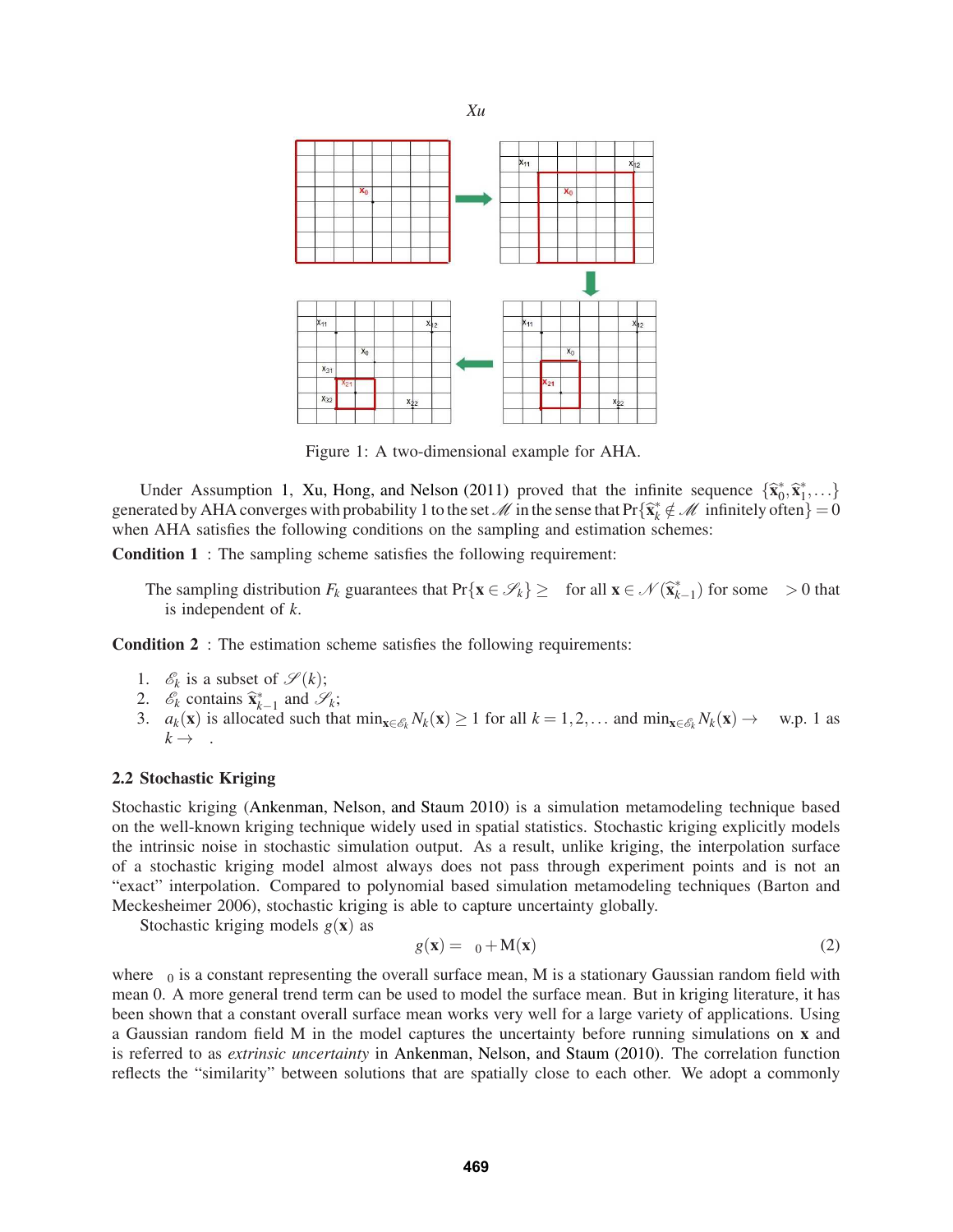used model with a a secondary-order stationary Gaussian correlation function

$$
Cov [M(\mathbf{x}), M(\mathbf{x}')] = \tau^2 exp \left(-\sum_{d=1}^D \theta_d (x_d - x'_d)^2\right).
$$

The variance of  $M(x)$  for all x' is given by  $\tau^2$  and the amount of correlation depends only on the distance between **x** and **x**', with different weights  $\theta = [\theta_1, \dots, \theta_D]^T$ . The *j*th simulation observation of  $G(\mathbf{x})$  is then modeled as

$$
G_j(\mathbf{x}) = \beta_0 + \mathbf{M}(\mathbf{x}) + \varepsilon_j(\mathbf{x}),\tag{3}
$$

where the simulation noise  $\varepsilon_i(\mathbf{x})$ , referred to as "intrinsic uncertainty" in Ankenman, Nelson, and Staum (2010), is I.I.D. normal distributed with a mean 0 and variance  $V(x)$ , independent of  $M(x)$ . After  $N(x)$  simulations, the point estimator of  $g(\mathbf{x})$  is the sample mean  $\bar{G}(\mathbf{x}) = \sum_{j=1}^{N(\mathbf{x})} G_j(\mathbf{x})/N(\mathbf{x})$ .

Let  $\mathbf{x}_1, \mathbf{x}_2, \dots, \mathbf{x}_L$  be the design points. Let  $g_L = [g(\mathbf{x}_1), g(\mathbf{x}_2), \dots, g(\mathbf{x}_L)]^T$ ,  $\bar{G}_L = [\bar{G}(\mathbf{x}_1), \bar{G}(\mathbf{x}_2), \dots,$  $\bar{G}(\mathbf{x}_L)$ <sup>T</sup>, and  $\Sigma^{LL}$  be the covariance matrix of  $g_L$ . Also let  $\Sigma_{\varepsilon}$  be the covariance matrix for the simulation noises for all design points. In this paper, we assume that all simulations use independent random number streams since it has been shown that Common Random Numbers (CRN) may actually hurt the performance of stochastic kriging (Chen, Ankenman, and Nelson 2012). So  $\Sigma_{\varepsilon}$  is diagonal and  $\Sigma_{\varepsilon}(i,i) = V(\mathbf{x}_i)/N_k(\mathbf{x}_i)$ . We denote  $\Sigma_{\varepsilon} = VN^{-1}$  where *V* and *N* are diagonal matrices and the  $(i, i)$ -th elements are  $V(\mathbf{x}_i)$  and  $N_k(\mathbf{x}_i)$ , respectively. Denote the covariance matrix of  $\bar{G}_L$  as  $\Sigma = \Sigma^{LL} + \Sigma_{\varepsilon}$ . Let the prediction points be  $\mathbf{x}^1, \mathbf{x}^2, \ldots, \mathbf{x}^S$ . Let  $g^S = [g(\mathbf{x}^1), g(\mathbf{x}^2), \dots, g(\mathbf{x}^S)]^T$ . Denote the  $L \times S$  covariance matrix between  $g_L$  and  $g^S$  as  $\Sigma^{LS}$ , and its transpose as  $G^{SL}$ . Further denote the covariance matrix of  $g^S$  as  $\Sigma^{SS}$ . Ankenman, Nelson, and Staum (2010) show that the joint distribution of  $\bar{G}_L$  and  $g^S$  is multivariate normal

$$
\begin{pmatrix} g^S \\ \bar{G}_L \end{pmatrix} \sim \text{MVN} \left[ \beta_0 \mathbf{1}_{L+S}, \begin{pmatrix} \Sigma^{SS} & \Sigma^{SL} \\ \Sigma^{LS} & \Sigma \end{pmatrix} \right],\tag{4}
$$

where  $1_{L+S}$  is a  $L+S$  column vector of ones. Given  $\bar{G}_L = \bar{G}$ , the conditional distribution of  $g^S$  is multivariate normal and its mean is the MSE-optimal stochastic kriging predictor

$$
\widehat{G}^{S} = \beta_0 \mathbf{1}_S + \Sigma^{SL} \Sigma^{-1} \left( \bar{G} - \beta_0 \mathbf{1}_k \right),\tag{5}
$$

and the covariance matrix is

$$
\widehat{\Sigma}^{SS} = \Sigma^{SS} - \Sigma^{SL} \Sigma^{-1} \Sigma^{LS}.
$$
\n(6)

The unknown parameters  $\beta_0, \tau^2, \theta_1, \dots, \theta_D$  are estimated via maximal likelihood estimation. Sample variances are used to estimate  $V(\mathbf{x}_1), \dots, V(\mathbf{x}_L)$  and Ankenman, Nelson, and Staum (2010) showed that doing so does not introduce any prediction bias.

#### **3 SKOPE PROCEDURE**

The SKOPE procedure provides a specific implementation of the sampling scheme of AHA. On iteration *k*, instead of uniformly randomly sampling solutions from the MPA  $\mathcal{H}_k$ , SKOPE builds a stochastic kriging metamodel to help predict solution quality inside  $\mathcal{H}_k$  and select the "most promising" solutions to be included in the sampling set  $\mathscr{S}_k$ .

### **3.1 Experiment Design**

It is common to use a space-filling design such as the Latin Hypercube Design (LHD) when one uses stochastic kriging or ordinary kriging to construct a metamodel (Santner, Williams, and Notz 2003). On iteration  $k$ , when AHA constructs the hyperbox MPA  $\mathcal{H}_k$ , we apply the Matlab function lhsdesign() to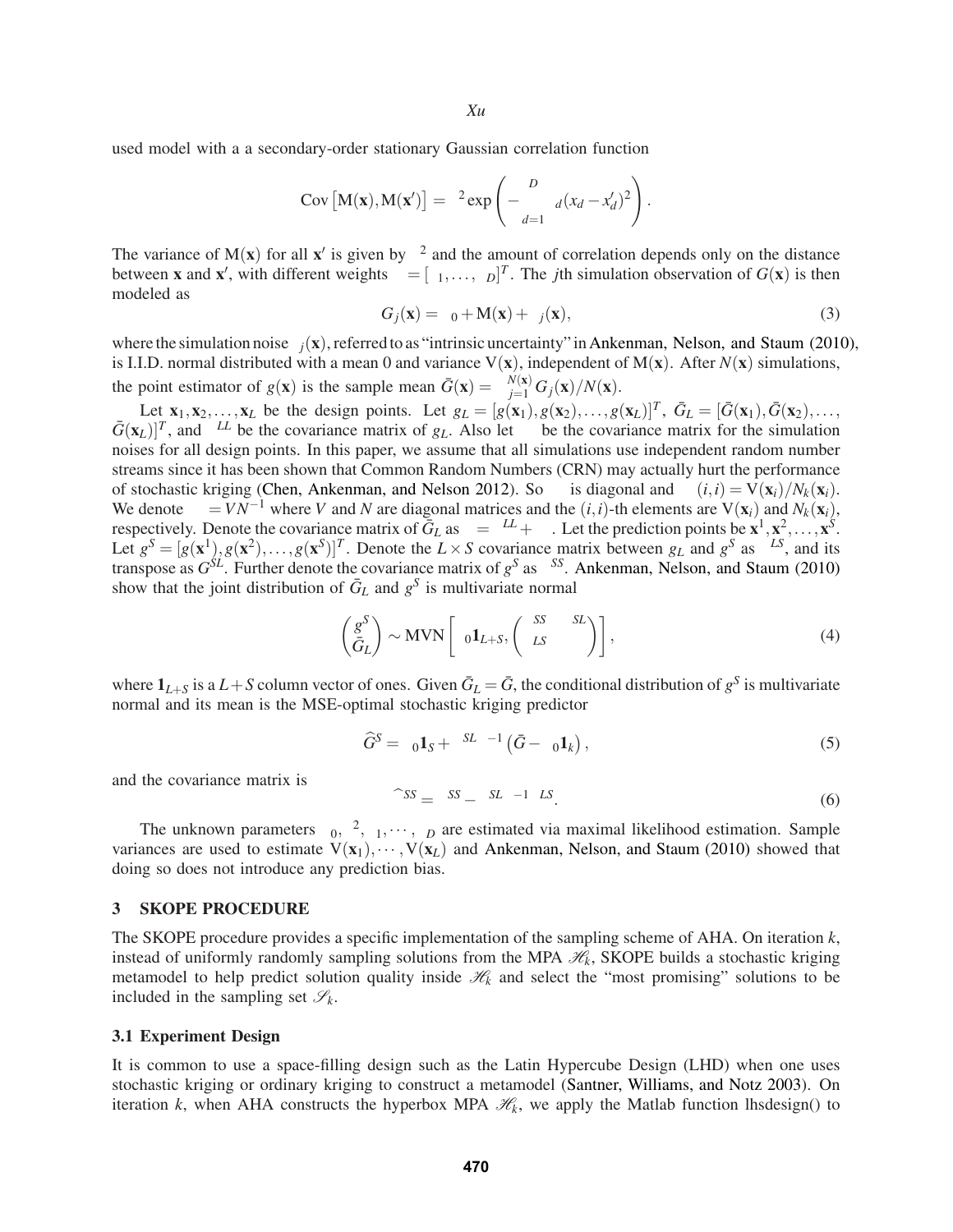create a Latin hypercube design that maximizes the minimal distance between any pair of design points inside  $\mathcal{H}_k$ . The more design points we have, the more accurate the metamodel will be. However, more design points also means there will be less simulation budget remaining for future AHA iterations. How to balance this trade-off and choose the number of design points (denoted as  $L_k$ ) is a very challenging research question. A simple rule of thumb (Jones, Schonlau, and Welch 1998) suggests that there should be 10 design points per dimension. We will follow this rule up to  $D = 10$ . We also require that  $L_k \leq 0.05V_k$ , where  $V_k$  is the number of solutions in  $\mathcal{H}_k$ . This is to avoid using unnecessarily many design points when AHA has made  $\mathcal{H}_k$  small enough. In addition, it also helps avoid numerical problems when stochastic kriging calculates the inverse of the correlation matrix for design points.

Experiment design for SKOPE has its unique challenges. As AHA searches the solution space, we will have simulation observations for all previously sampled solutions  $\mathbf{x} \in \mathcal{S}(k)$ , in addition to the  $L_k$ design points inside  $\mathcal{H}_k$ . As simulations are expensive, we want to fully utilize information available and also include  $\mathscr{S}(k)$  or a subset of it as design points. However, as  $\mathbf{x} \in \mathscr{S}(k)$  are not spread evenly and they tend to concentrate around  $\mathcal{H}_k$ , using all  $\mathbf{x} \in \mathcal{S}(k)$  as design points will likely make the correlation matrix almost singular. It will be an interesting research issue to study how to select a subset of  $\mathscr{S}(k)$  to maximally increase the predictive power of the metamodel without causing numerical problems. In this paper, we will adopt the simple strategy of using all  $\mathbf{x} \in \mathcal{S}(k)$  and the  $L_k$  LHD points inside  $\mathcal{H}_k$ . If there is a numerical problem with computing the inverse of the correlation matrix, SKOPE will only use the  $L_k$ LHD points.

The maxmin LHD only supports hyperbox-shaped design space, which may not be the case if the original DOvS problem constraints involve more than boundary constraints for decision variables. It is possible to approximately use an LHD in a convex design space as explained in Liu and Staum (2010). But this is not essential to the discussion of SKOPE and we will test SKOPE on problems with only boundary constraints.

#### **3.2 Selecting the Sampling Set**

The goal of SKOPE is to use the stochastic kriging metamodel to help AHA select a sampling set that has average solution quality higher than what a simpler sampling scheme like the uniform random distribution is able to achieve. There are multiple ways to utilize a kriging metamodel to identify a good solution to simulate. Huang et al. (2006) used ordinary kriging for optimizing stochastic black-box systems. For a minimization problem, they introduced a utility function  $u(\mathbf{x})$  for a solution **x** not sampled yet

$$
u(\mathbf{x}) = -\widehat{G}_o(\mathbf{x}) - c\sigma_o(\mathbf{x}),\tag{7}
$$

where  $\hat{G}_{\rho}(\mathbf{x})$  is the ordinary kriging predictor for  $G(\mathbf{x})$ ,  $\sigma_{\rho}(\mathbf{x})$  is its standard deviation, and *c* is a user chosen constant. In their study, they chose  $c = 1$ , i.e., they are willing to trade one unit of the predicted objective value for one unit of prediction uncertainty as measured by the standard deviation  $\sigma$ <sub>o</sub>(**x**). Then they determine the "effective best" solution  $\mathbf{x}^{**}$  among all of the *n* previously sampled solutions  $\mathbf{x}_1, \mathbf{x}_2, \dots, \mathbf{x}_n$  as

$$
\mathbf{x}^{**} = \arg \max_{\mathbf{x}_1, \mathbf{x}_2, \cdots, \mathbf{x}_n} u(\mathbf{x}).\tag{8}
$$

They then computed the Expected Improvement (*EI*) function for each **x** defined as

$$
E[I(\mathbf{x})] \equiv E\left[\max\left(\widehat{G}_o(\mathbf{x}^{**}) - G(\mathbf{x}), 0\right)\right] \cdot \left(1 - \frac{\sqrt{V(\mathbf{x})}}{\sqrt{V(\mathbf{x}) + \sigma_o(\mathbf{x})^2}}\right),\tag{9}
$$

where the expectation is taken with respect to the conditional distribution of  $G(\mathbf{x}) \sim N(\widehat{G}(\mathbf{x}), \sigma_o(\mathbf{x})^2)$ . In the right hand side of (9), the first term gives the expected improvement in objective value from the current effective best solution. The second term attempts to balance the intrinsic uncertainty  $V(x)$  and extrinsic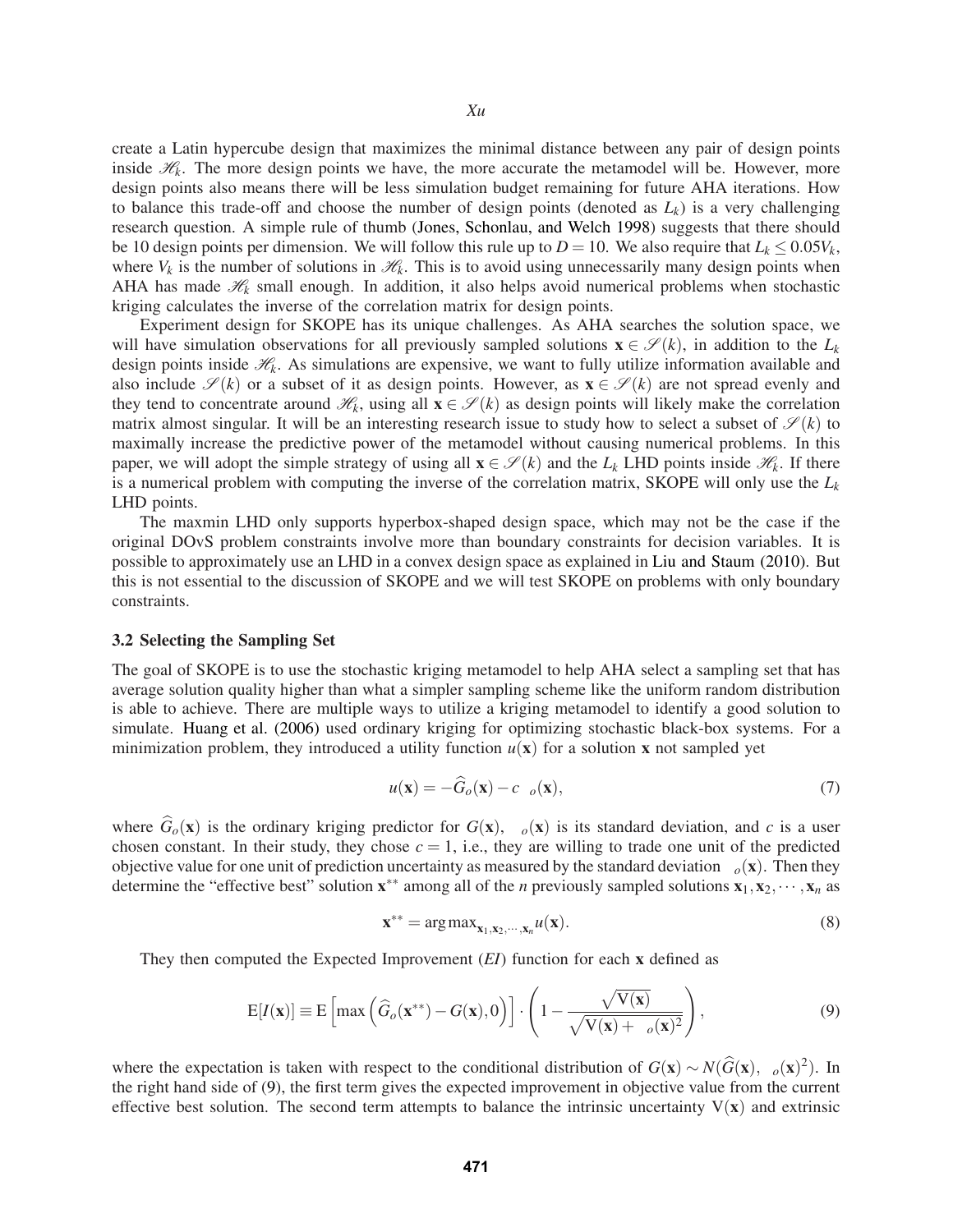uncertainty  $\sigma_o(x)^2$  in a heuristic manner. They assumed that  $V(x)$  is the same for all **x**, which is an unrealistic assumption in most simulation applications. They then maximized EI across the solution space using the Nelder-Mead simplex algorithm.

Although we could adopt their approach and use stochastic kriging to replace the ordinary kriging model and modify the utility function  $u(\mathbf{x})$  and  $E[I(\mathbf{x})]$  accordingly, we choose not do to so for the following reasons. First,  $u(\mathbf{x})$  is only a heuristic way to measure the overall quality of **x**. There is no justifiable way to choose the parameter *c*, which has a significant impact on the performance of the procedure. Second, the  $E[I(x)]$  maximization problem introduces another nonlinear optimization problem. Although it is deterministic, it still adds considerably to the complexity of the procedure as the formula of  $E[I(x)]$  would involve the stochastic kriging predictor and the cumulative distribution function of the normal distribution. Third, AHA is a population-based random search algorithm. If we need to select, say, 25 solutions in the sampling set, it would be extremely difficult to find solutions with the top 25 EI values. Finally, the EI approach only uses marginal distributions for  $G(x)$  and fails to fully leverage the information available in the multivariate normal distribution of  $G^S$ .

We propose to address this problem using a combination of Ordinal Optimization (OO) (Ho, Zhao, and Jia 2007) and Monte Carlo simulation. We first present some notations. Recall that  $V_k$  is the number of solutions inside the MPA  $\mathcal{H}_k$  on iteration *k*. Let  $T_k$  be the set of good enough solutions among all  $V_k$  solutions (typically the top solutions),  $S_k$  be the set of prediction points for the stochastic kriging model, and  $s_k$  be the size of  $S_k$ .

We first blindly pick enough prediction points via uniform random sampling inside  $\mathcal{H}_k$  to ensure that with a large probability  $\gamma_1$ , a good enough solution  $\mathbf{x} \in T_k$  is in  $S_k$ , i.e.,  $Pr(|T_k \cap S_k| \ge 1) \ge \gamma_1$ . When we uniformly randomly pick  $S_k$  from  $\mathcal{H}_k$ , the probability is given by

$$
\Pr(|T_k \cap S_k| \ge 1) = 1 - \binom{V_k - T_k}{s_k} / \binom{V_k}{s_k}.
$$
\n(10)

We can then search for the smallest  $s_k$  such that (10) is at least  $\gamma_1$ . We set  $\gamma_1 = 0.95$  in our numerical experiments. When  $V_k$  is large, we set  $T_k = V_k/10000$  such that  $s_k$  will not be too big. We also require that  $s_k \leq \min(0.1V_k, 5000)$  to avoid memory usage issue and numerical problem of inverting the correlation matrix when  $S_k$  fills  $\mathcal{H}_k$  too densely.

We then generate Monte Carlo samples from the conditional distributions of the unknown objective values of  $S_k$  to rank these prediction points and select a subset of  $S_k$  that with a large probability  $\gamma_2$  includes the best solution in  $S_k$  in the sampling set  $\mathcal{S}_k$ . We let  $p(\mathbf{x})$  be the probability that **x** is the best solution in *S<sub>k</sub>*. We then rank  $\mathbf{x} \in S_k$  in descending order of  $p(\mathbf{x})$  and select the first  $S \equiv \min\{S : \sum_{s=1}^S p(\mathbf{x}_s) > \gamma_2\}$ solutions to be included in  $\mathscr{S}_k$ . We let  $\gamma_2 = 0.9$  in our numerical experiments. We also impose an upper bound  $S = 25$ . We admit this is an arbitrary choice. However, we need to balance effort spent in the current iteration and future iterations and it is extremely challenging to analyze this tradeoff. Indeed, if including 25 solutions is not enough to ensure that with probability  $\gamma_2$ , the best solution in  $S_k$  is included in  $\mathscr{S}_k$ , it probably means the metamodel either cannot predict the objective values of the prediction points with reasonable certainty or the objective values of these prediction points are close. In either case, AHA can most likely do just as well by selecting the best  $S = 25$  as by selecting a lot more of the prediction points to be included in  $\mathscr{S}_k$ .

In the Monte Carlo simulation procedure, we generate *J* samples from the multivariate normal distribution with mean and covariance matrix given in (5) and (6). For the *j*th sample of  $g^S$ , denoted as  $G_j^S$ , we let  $I_s(j)$  be the indicator function for prediction point  $\mathbf{x}_s$ ,  $s = 1, 2, \ldots, s_k$ . When  $\mathbf{x}_s$  is the top solution (including a tie) in this sample  $G_j^S$ ,  $I_s(j) = 1$ ; otherwise  $I_s(j) = 0$ . The probability that  $\mathbf{x}_s$  is the best solution in the prediction set  $S_k$  is then estimated as  $\hat{p}_s = \sum_{j=1}^J I_s(j)/J$ . We want *J* to be large enough to have good estimates. Since this procedure is typically much faster than the actual simulation, we use  $J = 1000$  in our numerical study.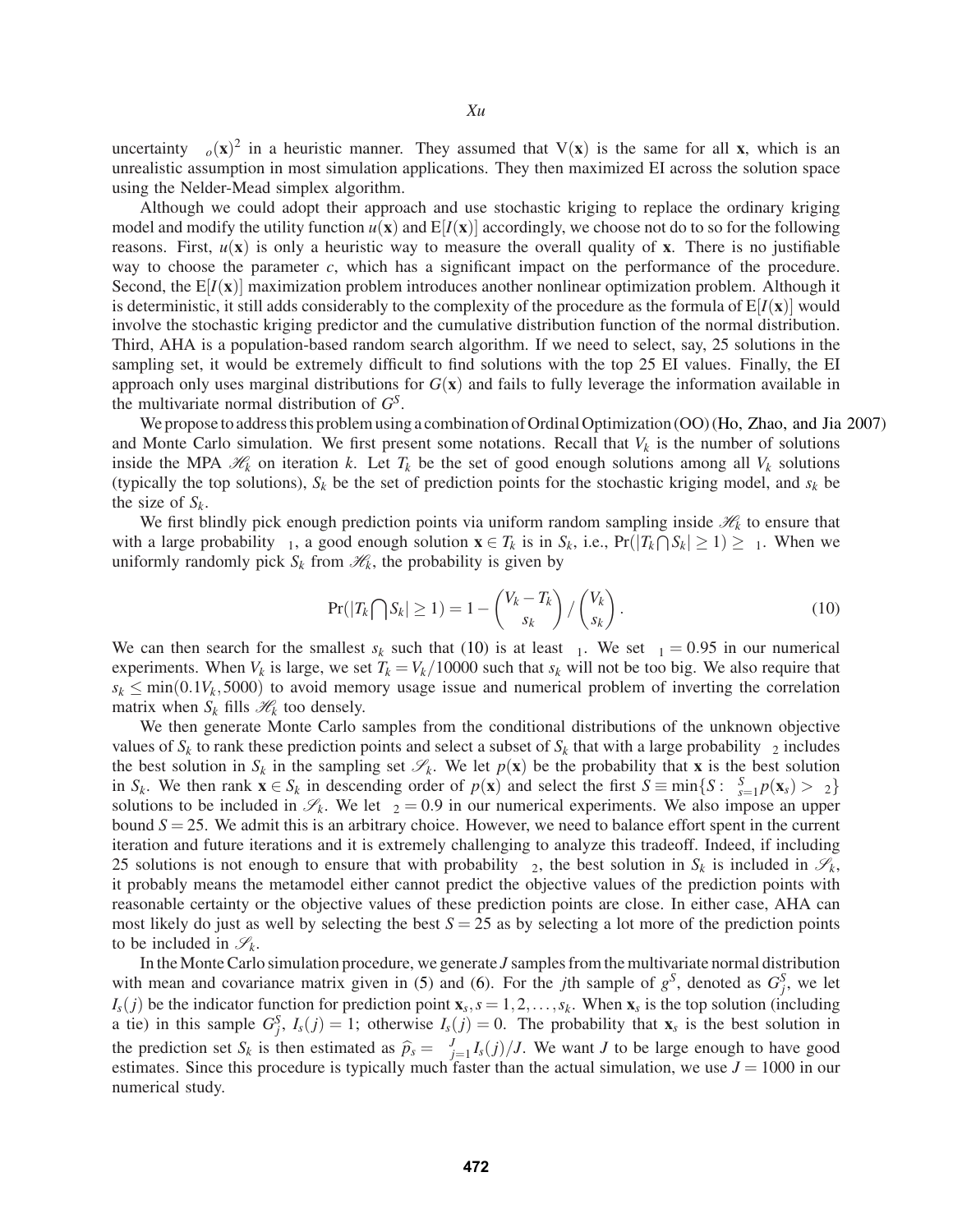Another practical issue is the uniform random sampling procedure may generate duplicate solutions among the  $s_k$  sampled solutions. We may keep sampling until we have  $s_k$  unique prediction points. However, during the early stage of DOvS, the design space is typically quite large and the number of duplicate solutions is negligible. Also the computation overhead of doing so probably outweighs its benefit. We thus will skip this issue and just uniformly sample the MPA  $\mathcal{H}_k$  to generate  $s_k$  solutions and keep the unique ones as the prediction set *Sk*.

#### **3.3 The AHA-SKOPE Procedure**

We are now ready to describe the SKOPE procedure implemented in the AHA framework to improve the sampling scheme of AHA. We assume that the feasible solution space is a hyperbox so that LHD can be directly applied.

### **Algorithm 2** AHA-SKOPE

- **Step 0** Same as Algorithm 1.
- **Step 1.1** Let  $k = k + 1$ . Identify  $\mathcal{H}_k$  (for  $k = 1$ ,  $\mathcal{H}_k = \Theta$ ). Use the max-min LHD to fill  $\mathcal{H}_k$  with a design point set  $L_k$ . For each  $\mathbf{x} \in L_k$ , take  $a_k(\mathbf{x})$  simulation observations and update  $N_k(\mathbf{x})$  and  $\bar{G}_k(\mathbf{x})$ .
- **Step 1.2** Determine  $s_k$  according to (10). Using a uniform random distribution defined on  $\mathcal{H}_k$ , sample  $s_k$  solutions (excluding the design set  $L_k$ ), remove any duplicates and obtain the prediction set  $S_k$ .
- **Step 1.3** Use the Monte Carlo simulation procedure in Section 3.2 to select at most *S* solutions from
- $S_k$ . Let  $S'_k$  be the remaining set. Let  $\mathscr{S}_k = L_k \cup S'_k$  and let  $\mathscr{S}(k) = \mathscr{S}(k-1) \cup \mathscr{S}_k$ .
- **Step 2** Same as Algorithm 1.
- **Step 3** Same as Algorithm 1.

We have the following proposition to show that AHA-SKOPE maintains the local convergence property of AHA under Assumption 1.

**Proposition 1** Let  $\hat{\mathbf{x}}_k^*, k = 0, 1, 2, \dots$  be a sequence of solutions generated by Algorithm 2 when applied to Pushkey (1) Suppose that Assumption 1 is estimated. Then  $\text{Pr}(\hat{\mathbf{x}} \neq \mathcal{M})$  and 2 to Problem (1). Suppose that Assumption 1 is satisfied. Then  $Pr{\{\hat{\mathbf{x}}_k^* \notin \mathcal{M} \text{ i.o.}\}} = 0$ .

**Proof:** Because AHA-SKOPE only modifies the sampling scheme, we only need to verify that AHA-SKOPE satisfies Condition 1. To do so, we need to compute Pr{ $\mathbf{x} \in \mathcal{S}_k$ } for all  $\mathbf{x} \in \mathcal{N}(\hat{\mathbf{x}}_{k-1}^*)$ . We first notice that  $\mathcal{N}(\hat{\mathbf{x}}_{k-1}^*) \subseteq \mathcal{H}_{k-1}$  by construction (Xu, Hong, and Nelson 2011). Denote the *s<sub>k</sub>* prediction points independently and uniformly sampled within  $\mathcal{H}_{k-1}$  as  $\mathbf{x}_1, \mathbf{x}_2, ..., \mathbf{x}_{s_k}$ . For all  $\mathbf{x} \in \mathcal{N}(\hat{\mathbf{x}}_{k-1}^*)$ , we have  $Pr{\mathbf{x}_1 = \mathbf{x}_2 = \dots = \mathbf{x}_{s_k} = \mathbf{x}} = Pr{\mathbf{x}_1 = \mathbf{x}}^{s_k} = (1/V_{k-1})^{s_k} \ge (1/|\Theta|)^{|\Theta|}$ . So there is a nonzero probability that  $S_k$  only contains **x** and thus  $\mathbf{x} \in S'_k$ . By construction,  $\mathbf{x} \in S'_k$ . So Condition 1 is satisfied.  $\Box$ 

### **4 Numerical Experiments**

Xu, Hong, and Nelson (2011) compared AHA to another locally convergent DOvS algorithm COMPASS, which has been tested against a leading commercial OvS solver (Xu, Hong, and Nelson 2010) via extensive numerical experiments and shown to be highly competitive. AHA's performance has been shown to be much better than that of COMPASS when dimension is high (e.g.,  $> 10$ ) and slightly worse than that of COMPASS for lower dimensional problems. Because these studies have established the competitiveness of AHA, we will focus on comparing AHA-SKOPE with AHA.

Because the current implementation of AHA-SKOPE can only deal with boundary constraints, we will only use two of the test problems in Xu, Hong, and Nelson (2010) with hyperbox constraints only. We provide brief descriptions of these test problems and details can be found in Xu, Hong, and Nelson (2010).

The first test problem is the *singular function* of Hong and Nelson (2006):

$$
g_1(x_1, x_2, x_3, x_4) = (x_1 + 10x_2)^2 + 5(x_3 - x_4)^2 + (x_2 - 2x_3)^4 + 10(x_1 - x_4)^4 + 1.
$$
 (11)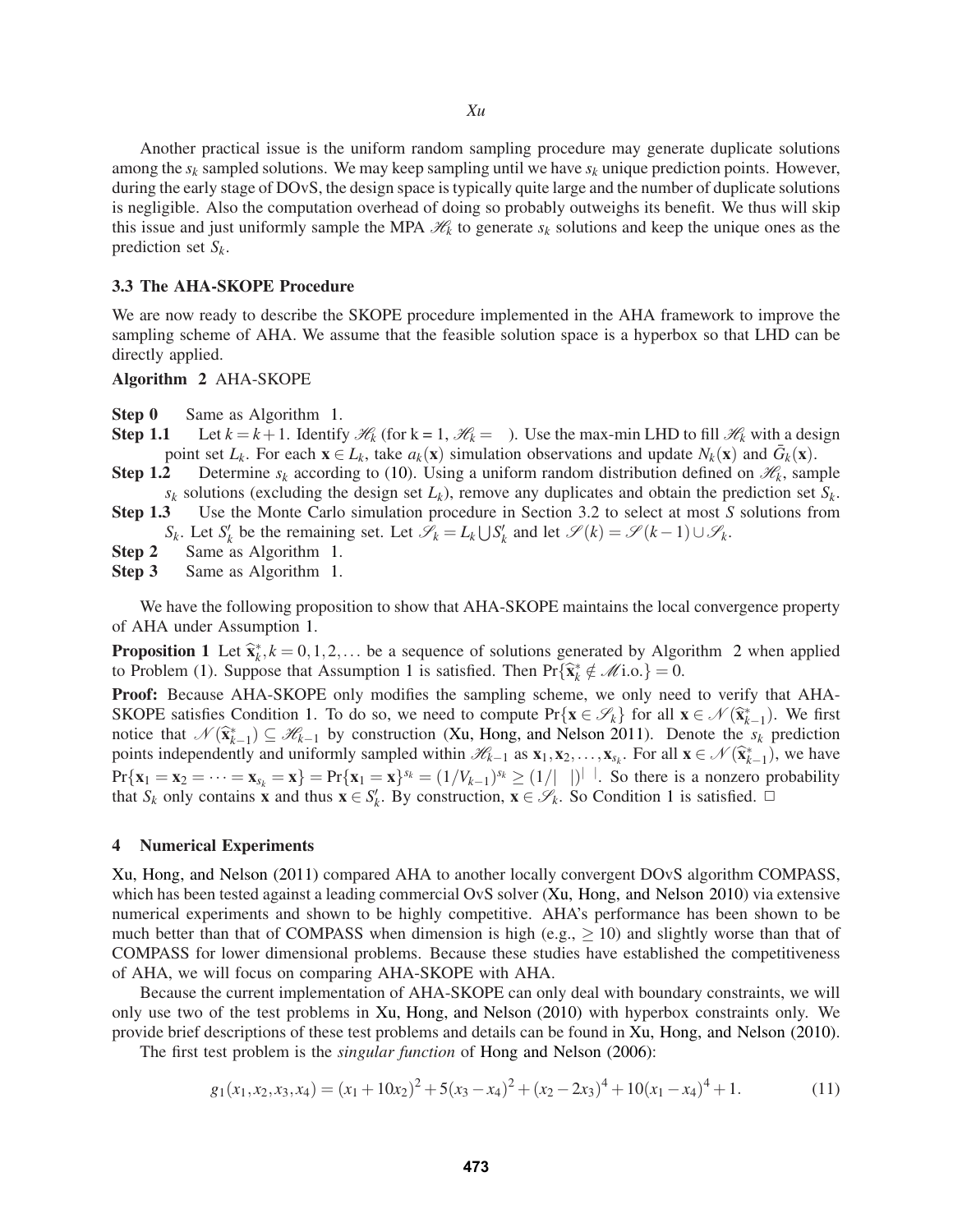When only integer solutions are considered, this function has three local minima:  $(0,0,0,0)$  with  $g_1(0,0,0,0) = 1$ ;  $(1,0,0,1)$  with  $g_1(1,0,0,1) = 7$ ; and  $(-1,0,0,-1)$  with  $g_1(-1,0,0,-1) = 7$ . We add normally distributed noise with zero mean and standard deviation  $max(\sqrt{g_1(x_1, x_2, x_3, x_4)}, 30)$  to make it a stochastic optimization problem. The feasible solution space is  $-50 \le x_i \le 50, x_i \in \mathcal{Z}^+, i = 1, 2, 3, 4$  with 104,060,401 feasible solutions.

The second test problem is the *high-dimensional* test problem of Xu, Hong, and Nelson (2010):

$$
g_2(x_1, x_2, \dots, x_D) = -\beta \exp\left\{-\gamma \sum_{d=1}^D (x_d - \xi^*)^2\right\},\tag{12}
$$

where we set  $\gamma = 0.001$ ,  $\beta = 10000$  and  $\xi^* = 0$ . The response surface has the shape of an inverted multivariate normal density function with a single globally optimal solution at  $\mathbf{x} = (\xi^*, \xi^*, \dots, \xi^*)$ . We experiment with *D* = 10 and the feasible region is  $-15 \le x_d \le 15$ ,  $d = 1, ..., D$ , with a total of 8,196,282,869,808,010 feasible solutions. Normally distributed noise with standard deviation  $0.3 \times |g_2(\mathbf{x})|$  is added.

We run AHA and AHA-SKOPE on these test problems for 5 trails each. For the singular function, the initial solution is  $\mathbf{x}_0 = (-30, -30, -30, -30)$ ; for the high-dimensional function,  $\mathbf{x}_0 = (12, 12, 12, 12, 12, 12, 12)$ 12, 12, 12, 12). For AHA, we set the number of solutions sampled per iteration close to what AHA-SKOPE sampled each iteration. For the singular function, we set it to 50; for the high-dimensional test function, it is 100. We use the same simulation budget allocation rule as in Xu, Hong, and Nelson (2011) to determine  $a_k(x)$ . AHA converges asymptotically to a local optimal solution. But in numerical experiments, we have to stop AHA and AHA-SKOPE in finite time. We apply a local optimality test (Xu, Hong, and Nelson 2011) when  $\mathcal{H}_k$  contains only one interior solution  $\hat{\mathbf{x}}_k^*$ , and stop AHA/AHA-SKOPE when the test finds  $\hat{\mathbf{x}}_k^*$  to be the local optimal solution with a statistical guarantee.

Figure 2 and 3 are the performance plots for the singular function and the high-dimensional test function with  $D = 10$ , respectively. Since we know the true objective value of a solution, we measure the progress of the algorithm using the true objective value of the current sample best solution. The curves are the average of 5 independent AHA/AHA-SKOPE runs. As can be seen clearly from the plot, AHA-SKOPE achieves much faster progress than AHA alone early on in the optimization progress, demonstrating the value of SKOPE when the DOvS application has a very limited simulation budget and the optimization process has to be stopped well before the local optimal solution can be found.



Figure 2: Performance plot for the singular function.

We have found in numerical experiments that there are two major factors hindering the effectiveness of SKOPE. As the MPA  $\mathcal{H}_k$  becomes smaller, which can happen very quickly due to the efficiency of AHA in cutting down the search space (Xu, Hong, and Nelson 2011), we have to limit the number of design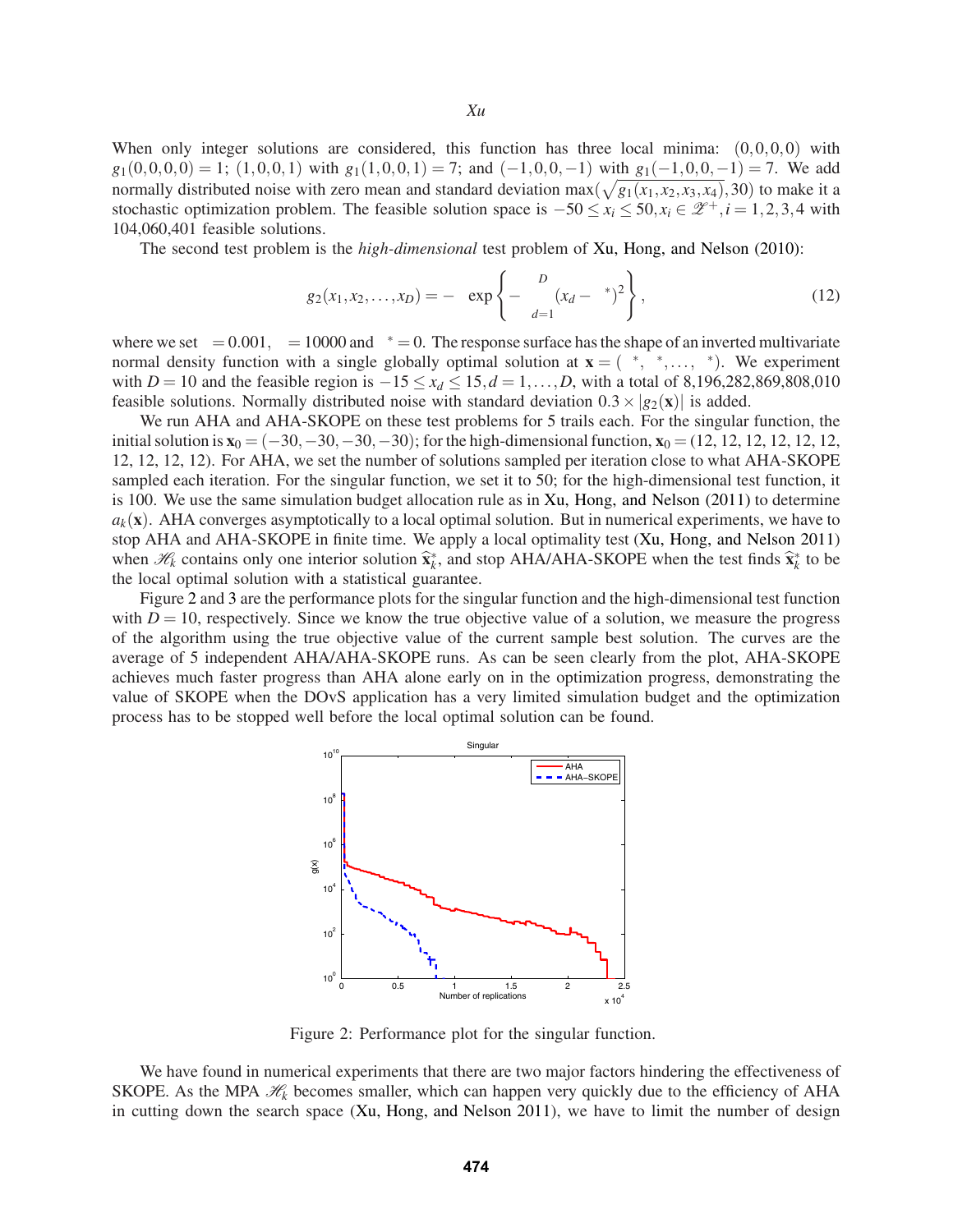

Figure 3: Performance plot for the high-dimensional test function  $D = 10$ .

points and prediction points to avoid numerical problems when computing the inverse of correlation matrix in the stochastic kriging step. Our approach now is quite crude and impose a somewhat arbitrary bound on the number of design points and prediction points. We also only use LHD points inside  $\mathcal{H}_k$  when using all  $\mathbf{x} \in \mathcal{S}(k)$  as design points makes the design correlation matrix near singular. Undoubtedly, our approach is not making full use of available information to construct a metamodel with the best predictive power possible. This is an area that needs further research.

The response surface shape also has a big impact on the effectiveness of SKOPE. If the response surface over the MPA  $\mathcal{H}_k$  is almost flat everywhere but has a narrow valley around the optimal solution(s), it will be very difficult to obtain a metamodel with the necessary predictive power to guide AHA. This is especially relevant in the early stage of optimization when  $\mathcal{H}_k$  is huge. In addition, if the magnitude of differences in objective values are too big, the predictive capability of stochastic kriging is also impaired considerably. In all cases, a poor metamodel can mislead AHA and performs worse than a uniform random sampling distribution. It will also make AHA's performance highly volatile from trial to trial. A better implementation of stochastic kriging may help alleviate some of these problems. However, we feel that it can also be effectively addressed by a pre-processing step of DOvS. Through a combination of experience, expert input, first-order analytical model, and preliminary simulation experiments, the decision maker should and could remove a significant part of feasible solution space that are orders of magnitude inferior to good solutions.

# **5 CONCLUSIONS AND DISCUSSIONS**

We propose a stochastic-kriging based SKOPE procedure as a sampling scheme for a class of locally convergent adaptive random search DOvS algorithm to improve their finite-time performance, especially in the early stage of optimization. We feel this is very important for many practical DOvS applications where simulation is very time-consuming and a very limited number of simulations can be expended for an optimization task. We integrate the SKOPE procedure with a locally convergent DOvS algorithm AHA and prove that AHA-SKOPE maintains the local convergence property of AHA. We show in numerical experiments that SKOPE leads to significant performance improvement, especially in the early stage of optimization.

To fully utilize the benefit of SKOPE, there remain several further theoretical and computational issues that warrant further research. The first question is how to choose design points. Since AHA and most other DOvS algorithms are an iterative process, there are many previously sampled solutions that can be used as design points. Although more design points in principle can reduce the prediction uncertainty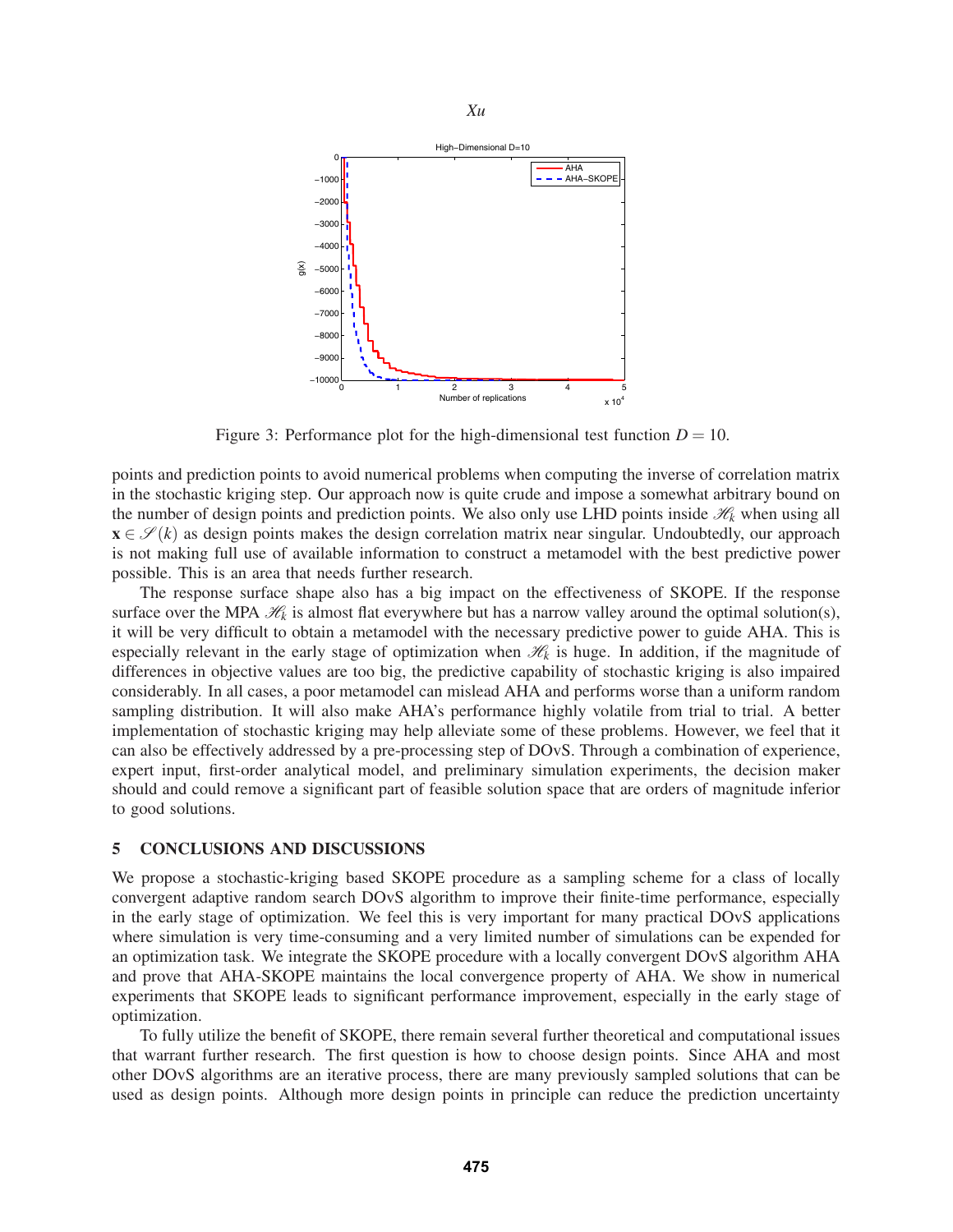of the stochastic kriging metamodel, in the later stage of optimization, we tend to have many sampled solutions closely clustered together, which makes the design point correlation matrix very close to singular. Therefore, it is very important to select a subset of visited solutions that will not make the correlation matrix near singular while reducing the prediction uncertainty of the metamodel maximally. We have restricted our attention to improving the sampling scheme of AHA using SKOPE and used the same simulation budget allocation rule as before. Ankenman, Nelson, and Staum (2010) discussed how to allocate simulation budget for a set of fixed design points to minimize the Integrated MSE (IMSE) of the metamodel. In the DOvS setting, IMSE probably is not the most useful measure of the utility of the metamodel because the metamodel should reduce prediction uncertainty for promising solutions while pay less attention to clearly inferior ones. When applied to higher dimensional problems, the current stochastic kriging implementation (www.stochastickriging.net) can have numerical difficulties. A more scalable implementation of stochastic kriging will also make SKOPE more applicable in high-dimensional DOvS applications.

## **ACKNOWLEDGMENTS**

This article is based upon work supported by the National Science Foundation under Grant No. CMMI-1233376.

## **REFERENCES**

- Alrefaei, M. H., and S. Andradóttir. 1999. "A simulated annealing algorithm with constant temperature for discrete stochastic optimization". *Management Science* 45:748–764.
- Andradóttir, S. 1995. "A method for discrete stochastic optimization". *Management Science* 41:1946–1961.
- Ankenman, B., B. L. Nelson, and J. Staum. 2010. "Stochastic Kriging for Simulation Metamodeling". *Operations Research* 58:371–382.
- Chen, C.-H., J. Lin, E. Ycesan, and S. E. Chick. 2000. "Simulation budget allocation for further enhancing the efficiency of ordinal optimization". *Discrete Event Dynamic Systems* 10:251–270.
- Chen, X., B. Ankenman, and B. L. Nelson. 2012. "The Effects of Common Random Numbers on Stochastic Kriging Metamodels". *ACM Transactions on Modeling and Computer Simulation* 22:7:1–7:29.
- Chick, S. E., and K. Inoue. 2001. "New two-stage and sequential procedures for selecting the best simulated system". *Operations Research* 49:732–743.
- Frazier, P. 2012. "Indifference-Zone Ranking and Selection for More Than 15,000 Alternatives". Technical report, School of Operations Research and Information Engineering, Cornell University, Ithaca, New York.
- Fu, M. C. 2002. "Optimization for simulation: Theory vs. practice". *INFORMS Journal on Computing* 14:192–215.
- Fu, M. C., F. W. Glover, and J. April. 2005, December. "Simulation optimization: A review, new developments, and applications". In *Proceedings of the 2005 Winter Simulation Conference*, edited by M. E. Kuhl, N. M. Steiger, F. B. Armstrong, and J. A. Joines, 83–95. Piscataway, New Jersey: Institute of Electrical and Electronics Engineers, Inc.
- Ho, Y.-C., Q.-C. Zhao, and Q.-S. Jia. 2007. *Ordinal Optimization*. New York: Springer.
- Hong, L. J., and B. L. Nelson. 2006. "Discrete optimization via simulation using COMPASS". *Operations Research* 54:115–129.
- Huang, D., T. T. Allen, W. I. Notz, and N. Zeng. 2006. "Global Optimization of Stochastic Black-Box Systems via Sequential Kriging Meta-Models". *Journal of Global Optimization* 34:441–466.
- Jones, D., M. Schonlau, and W. Welch. 1998. "Efficient global Optimization of Expensive Black-Box Functions". *Journal of Global Optimization* 13:455–492.
- Kim, S., and B. L. Nelson. 2001. "A Fully Sequential Procedure for Indifference-Zone Selection in Simulation". *ACM Transactions on Modeling and Computer Simulation* 11:251–273.